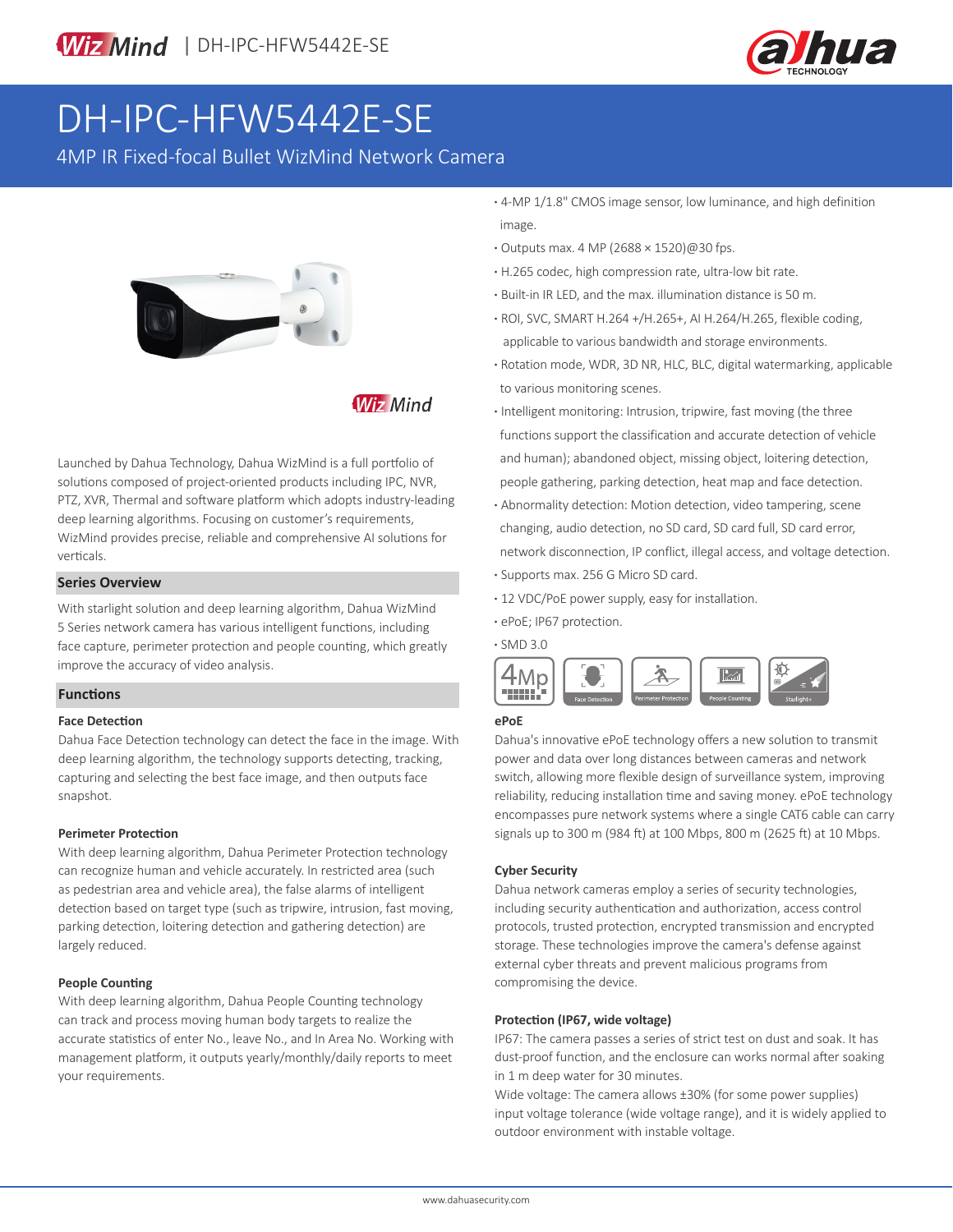# Wiz Mind | DH-IPC-HFW5442E-SE

### **Technical Specification**

| Camera                          |                   |                                                                                                                                                                          |                       |                                |                     |
|---------------------------------|-------------------|--------------------------------------------------------------------------------------------------------------------------------------------------------------------------|-----------------------|--------------------------------|---------------------|
| Image Sensor                    |                   | 1/1.8" CMOS                                                                                                                                                              |                       |                                |                     |
| Max. Resolution                 |                   | 2688 (H) × 1520 (V)                                                                                                                                                      |                       |                                |                     |
| <b>ROM</b>                      |                   | 128 MB                                                                                                                                                                   |                       |                                |                     |
| <b>RAM</b>                      |                   | 512 MB                                                                                                                                                                   |                       |                                |                     |
| <b>Scanning System</b>          |                   | Progressive                                                                                                                                                              |                       |                                |                     |
| <b>Electronic Shutter Speed</b> |                   | Auto/Manual 1/3 s-1/100,000 s                                                                                                                                            |                       |                                |                     |
| Min. Illumination               |                   | 0.002 lux@F1.6 (Color, 30 IRE)<br>0.0002 lux@F1.6 (B/W, 30 IRE)<br>0 lux (Illuminator on)                                                                                |                       |                                |                     |
| S/N Ratio                       |                   | $>56$ dB                                                                                                                                                                 |                       |                                |                     |
| <b>Illumination Distance</b>    |                   | 50 m (164.04 ft) (IR)                                                                                                                                                    |                       |                                |                     |
| Illuminator On/Off Control      |                   | Auto; manual                                                                                                                                                             |                       |                                |                     |
| <b>Illuminator Number</b>       |                   | 2 (IR LED)                                                                                                                                                               |                       |                                |                     |
| Pan/Tilt/Rotation Range         |                   | Pan: 0°-360°<br>Tilt: 0°-90°<br>Rotation: 0°-360°                                                                                                                        |                       |                                |                     |
| Lens                            |                   |                                                                                                                                                                          |                       |                                |                     |
| Lens Type                       |                   | Fixed-focal                                                                                                                                                              |                       |                                |                     |
| Lens Mount                      |                   | M12                                                                                                                                                                      |                       |                                |                     |
| Focal Length                    |                   | 2.8 mm; 3.6 mm; 6 mm                                                                                                                                                     |                       |                                |                     |
| Max. Aperture                   |                   | F1.6                                                                                                                                                                     |                       |                                |                     |
| <b>Field of View</b>            |                   | 2.8 mm: Horizontal: 113°; Vertical: 60°; Diagonal: 134°<br>3.6 mm: Horizontal: 89°; Vertical: 48°; Diagonal: 104°<br>6 mm: Horizontal: 56°; Vertical: 31°; Diagonal: 65° |                       |                                |                     |
| Iris Control                    |                   | Fixed                                                                                                                                                                    |                       |                                |                     |
| <b>Close Focus Distance</b>     |                   | 2.8 mm: 0.6 m (1.97 ft)<br>3.6 mm: 1.2 m (3.94 ft)<br>6 mm: 2.5 m (8.20 ft)                                                                                              |                       |                                |                     |
| DORI<br>Distance                | Lens              | Detect                                                                                                                                                                   | Observe               | Recognize                      | Identify            |
|                                 | 2.8 mm            | 38.6 m<br>(126.64 ft)                                                                                                                                                    | 15.4 m<br>(50.52 ft)  | 7.7 <sub>m</sub><br>(25.26 ft) | 3.9 m<br>(12.80 ft) |
|                                 | 3.6 <sub>mm</sub> | 55.2 m<br>(181.10 ft)                                                                                                                                                    | 22.1 m<br>(72.51 ft)  | 11.0 m<br>(36.09 ft)           | 5.5m<br>(18.04 ft)  |
|                                 | 6 mm              | 82.8 m<br>(271.65 ft)                                                                                                                                                    | 33.1 m<br>(108.60 ft) | 16.6 m<br>(54.46 ft)           | 8.3 m<br>(27.23 ft) |
| Smart Event                     |                   |                                                                                                                                                                          |                       |                                |                     |

| <b>IVS</b>                | Abandoned object; missing object |  |
|---------------------------|----------------------------------|--|
| Heat Map                  | Yes                              |  |
| Professional, intelligent |                                  |  |

| IVS (Perimeter Protection) | Intrusion, tripwire, fast moving (the three functions<br>support the classification and accurate detection<br>of vehicle and human); loitering detection, people<br>gathering, and parking detection |
|----------------------------|------------------------------------------------------------------------------------------------------------------------------------------------------------------------------------------------------|
| <b>SMD 3.0</b>             | Less false alarm, longer detection distance                                                                                                                                                          |

| <b>Face Detection</b>          | Face detection; track; snapshot; snapshot optimization;<br>optimal face snapshot upload; face enhancement; face<br>exposure; face snapshot set as face, one-inch photo<br>or custom; 3 snapshot strategies (real-time snapshot,<br>optimization snapshot and quality first); face angle filter;<br>optimization time setting |
|--------------------------------|------------------------------------------------------------------------------------------------------------------------------------------------------------------------------------------------------------------------------------------------------------------------------------------------------------------------------|
| People Counting                | Tripwire people counting, generating and exporting<br>report (day/month); people counting in area; queue<br>management; 4 rules can be set for tripwire, people<br>counting in area and queue management.                                                                                                                    |
| Smart Search                   | Work together with Smart NVR to perform refine<br>intelligent search, event extraction and merging to event<br>videos                                                                                                                                                                                                        |
| Video                          |                                                                                                                                                                                                                                                                                                                              |
| Video Compression              | H.265; H.264; H.264H; H.264B; MJPEG (Only supported<br>by the sub stream)                                                                                                                                                                                                                                                    |
| Smart Codec                    | Smart H.265+; Smart H.264+                                                                                                                                                                                                                                                                                                   |
| AI Coding                      | AI H.265; AI H.264                                                                                                                                                                                                                                                                                                           |
| Video Frame Rate               | Main stream: 2688 × 1520@(1-25/30 fps) /1920 ×<br>$1080@(1-50/60$ fps)<br>Sub stream: D1@(1-25/30 fps)<br>Third stream: 1080p @(1-25/30 fps)<br>*The values above are the max. frame rates of each<br>stream; for multiple streams, the values will be subjected<br>to the total encoding capacity.                          |
| Stream Capability              | 3 streams                                                                                                                                                                                                                                                                                                                    |
| Resolution                     | 2688 × 1520; 2304 × 1296; 1080p (1920 × 1080); 1.3M<br>(1280 × 960); 720p (1280 × 720); D1 (704 × 576/704 ×<br>480); VGA (640 × 480); CIF (352 × 288/352 × 240)                                                                                                                                                              |
| Bit Rate Control               | CBR/VBR                                                                                                                                                                                                                                                                                                                      |
| Video Bit Rate                 | H.264: 3 kbps-20480 kbps<br>H.265: 3 kbps-20480 kbps                                                                                                                                                                                                                                                                         |
| Day/Night                      | Auto(ICR)/Color/B/W                                                                                                                                                                                                                                                                                                          |
| BLC                            | Yes                                                                                                                                                                                                                                                                                                                          |
| HLC                            | Yes                                                                                                                                                                                                                                                                                                                          |
| WDR                            | 140 dB                                                                                                                                                                                                                                                                                                                       |
| Scene Self-adaptation<br>(SSA) | Yes                                                                                                                                                                                                                                                                                                                          |
| White Balance                  | Auto; natural; street lamp; outdoor; manual; regional<br>custom                                                                                                                                                                                                                                                              |
| Gain Control                   | Auto; manual                                                                                                                                                                                                                                                                                                                 |
| Noise Reduction                | 3D <sub>NR</sub>                                                                                                                                                                                                                                                                                                             |
| <b>Motion Detection</b>        | OFF/ON (4 areas, rectangular)                                                                                                                                                                                                                                                                                                |
| Region of Interest (RoI)       | Yes (4 areas)                                                                                                                                                                                                                                                                                                                |
| Defog                          | Yes                                                                                                                                                                                                                                                                                                                          |
| Image Rotation                 | 0°/90°/180°/270° (Support 90°/270° with 4M resolution<br>and lower)                                                                                                                                                                                                                                                          |
| Mirror                         | Yes                                                                                                                                                                                                                                                                                                                          |
| Privacy Masking                | 8 areas                                                                                                                                                                                                                                                                                                                      |
|                                |                                                                                                                                                                                                                                                                                                                              |

Alarm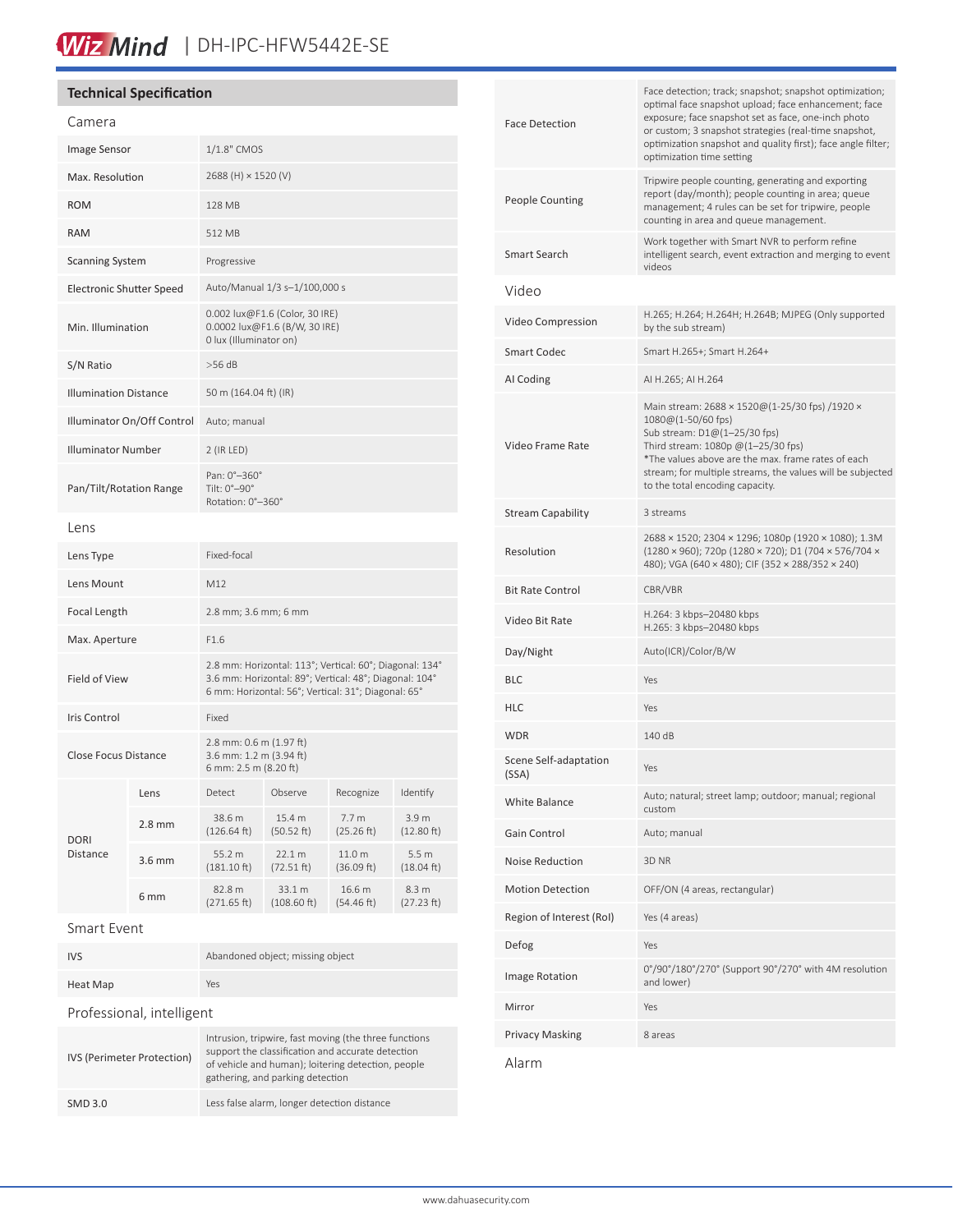## Wiz Mind | DH-IPC-HFW5442E-SE

| Alarm Event                  | No SD card; SD card full; SD card error; network<br>disconnection; IP conflict; illegal access; motion<br>detection; video tampering; tripwire; intrusion; fast<br>moving; abandoned object; missing object; loitering<br>detection; people gathering; parking detection; scene<br>changing; SMD; people counting in area; stay detection;<br>people counting; security exception |  |
|------------------------------|-----------------------------------------------------------------------------------------------------------------------------------------------------------------------------------------------------------------------------------------------------------------------------------------------------------------------------------------------------------------------------------|--|
| Network                      |                                                                                                                                                                                                                                                                                                                                                                                   |  |
| Network Port                 | RJ-45 (10/100 Base-T)                                                                                                                                                                                                                                                                                                                                                             |  |
| Wi-Fi                        | ΝA                                                                                                                                                                                                                                                                                                                                                                                |  |
| SDK and API                  | Yes                                                                                                                                                                                                                                                                                                                                                                               |  |
| <b>Cyber Security</b>        | Video encryption; firmware encryption; configuration<br>encryption; Digest; WSSE; account lockout; security logs;<br>IP/MAC filtering; generation and importing of X.509<br>certification; syslog; HTTPS; 802.1x; trusted boot; trusted<br>execution; trusted upgrade                                                                                                             |  |
| Network Protocol             | IPv4; IPv6; HTTP; HTTPS; TCP; UDP; ARP; RTP; RTSP; RTCP;<br>RTMP; SMTP; FTP; SFTP; DHCP; DNS; DDNS; QoS; UPnP;<br>NTP; Multicast; ICMP; IGMP; NFS; SAMBA; PPPoE; 802.1x;<br><b>SNMP</b>                                                                                                                                                                                           |  |
| Interoperability             | ONVIF (Profile S/Profile G/Profile T); CGI; Milestone; P2P                                                                                                                                                                                                                                                                                                                        |  |
| User/Host                    | 20 (Total bandwidth: 80 M)                                                                                                                                                                                                                                                                                                                                                        |  |
| Storage                      | FTP; SFTP; Micro SD card (support max. 256 GB); NAS                                                                                                                                                                                                                                                                                                                               |  |
| <b>Browser</b>               | IE: IE 8 and later<br>Chrome<br>Firefox                                                                                                                                                                                                                                                                                                                                           |  |
| Management Software          | Smart PSS; DSS; DMSS                                                                                                                                                                                                                                                                                                                                                              |  |
| <b>Mobile Client</b>         | iOS; Android                                                                                                                                                                                                                                                                                                                                                                      |  |
| Certification                |                                                                                                                                                                                                                                                                                                                                                                                   |  |
| Certifications               | CE-LVD: EN60950-1;<br>CE-EMC: Electromagnetic Compatibility Directive<br>2014/30/EU;<br>FCC: 47 CFR FCC Part 15, Subpart B;<br>UL/CUL:<br>UL60950-1<br>CAN/CSA C22.2 No.60950-1-07                                                                                                                                                                                                |  |
| Power                        |                                                                                                                                                                                                                                                                                                                                                                                   |  |
| Power Supply                 | 12 VDC/PoE (802.3af)/ePoE                                                                                                                                                                                                                                                                                                                                                         |  |
| Power Consumption            | Basic: 2.4 W (12 VDC); 3 W (PoE)<br>Max. (H.265 + three streams + intelligence on + IR on):<br>5.7 W (12 VDC); 6.8 W (PoE)                                                                                                                                                                                                                                                        |  |
| Environment                  |                                                                                                                                                                                                                                                                                                                                                                                   |  |
| <b>Operating Temperature</b> | $-40$ °C to +60 °C (-40 °F to +140 °F)                                                                                                                                                                                                                                                                                                                                            |  |
| <b>Operating Humidity</b>    | $\leq 95\%$                                                                                                                                                                                                                                                                                                                                                                       |  |
| Storage Temperature          | -40 °C to +60 °C (-40 °F to +140 °F)                                                                                                                                                                                                                                                                                                                                              |  |
| Protection                   | <b>IP67</b>                                                                                                                                                                                                                                                                                                                                                                       |  |
| Structure                    |                                                                                                                                                                                                                                                                                                                                                                                   |  |
| Casing                       | Metal + plastic                                                                                                                                                                                                                                                                                                                                                                   |  |
| <b>Product Dimensions</b>    | 179.9 mm × 70 mm × 70 mm (7.08" × 2.76" × 2.76") (L<br>$\times$ W $\times$ H)                                                                                                                                                                                                                                                                                                     |  |
| Net Weight                   | 470 g (1.04 lb)                                                                                                                                                                                                                                                                                                                                                                   |  |
| <b>Gross Weight</b>          | 590 g (1.30 lb)                                                                                                                                                                                                                                                                                                                                                                   |  |

| <b>Ordering Information</b> |                     |                                                           |  |  |
|-----------------------------|---------------------|-----------------------------------------------------------|--|--|
| <b>Type</b>                 | Model               | Description                                               |  |  |
| 2MP Camera                  | DH-IPC-HEW5442FP-SF | 4MP IR Fixed-focal Bullet WizMind<br>Network Camera, PAL  |  |  |
|                             | DH-IPC-HFW5442FN-SF | 4MP IR Fixed-focal Bullet WizMind<br>Network Camera, NTSC |  |  |
| Accessories<br>(Optional)   | <b>PFA152-F</b>     | Pole Mount Bracket                                        |  |  |
|                             | <b>PFA151</b>       | Corner Mount Bracket                                      |  |  |
|                             | <b>PFA121</b>       | lunction hox                                              |  |  |
|                             | <b>PFM321D</b>      | 12 VDC 1A Power Adapter                                   |  |  |
|                             | <b>PFM900-F</b>     | Integrated Mount Tester                                   |  |  |
|                             | TF-P100/256G        | MicroSD Memory Card                                       |  |  |

#### **Accessories**





PFA152-E Pole Mount Bracket

Adapter



Corner Mount Bracket





PFM900-E Integrated Mount Tester



TF-P100/256G MicroSD Memory Card









PFA121 Junction box